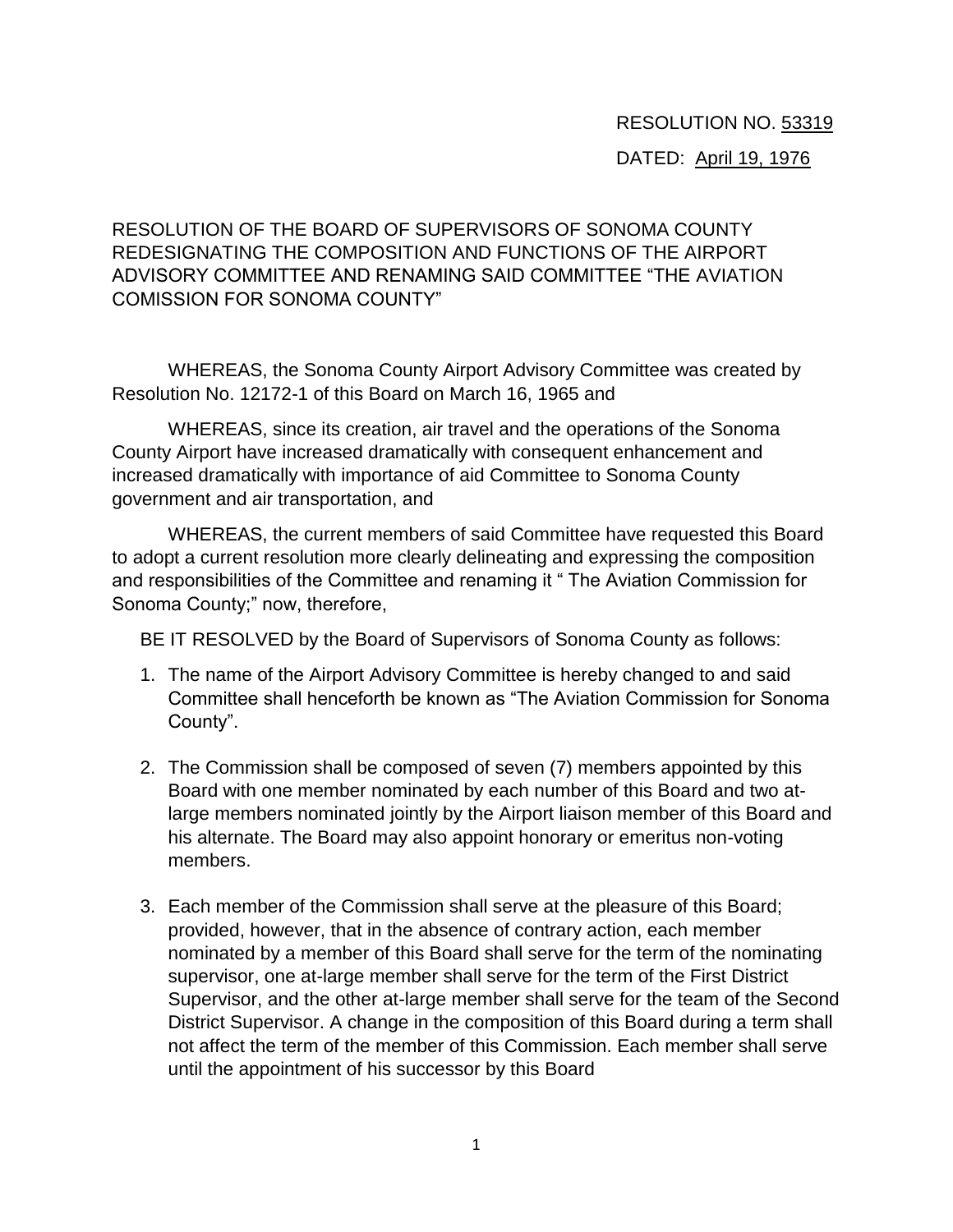- 4. During June of each year, the Commission shall select from its members a chairman and vice-chairman to serve for the ensuing county fiscal year. The Director of Aviation or his designee shall serve as secretary.
- 5. The Commission shall hold regular meetings open to the public on a monthly basis on the first Thursday of each month at a time and place to be designated by the chairman. The chairman is authorized to call special meetings at any time and place convenient to the majority of the Commission and may change regular monthly meeting date on proper notification to the members of the Commission and to the Board of Supervisors and news media.
- 6. The Commission shall serve as an advisory body which shall, on request of this Board or of any concerned county department head, perform the functions and duties following:
- a. To advise the Sonoma County Board of Supervisors (Board) as to matters of policy concerning the maintenance, operations, capital improvements and the acquisition of land or other matters concerning the Airport and the Airport Industrial Park as viable government operations.
- b. To advise the Board on all policy matters concerning aviation and air transportation within Sonoma County, including the acquisition, location and operation of any additional public airports and the land use regulations pertinent to such facilities.
- c. To advise the Sonoma County Planning Commission, the Sonoma County Airport Land Use Commission, the Engineering Advisory Committee, the Environmental Protection Committee and any other agency, department or committee, regarding land use planning, zoning, restrictions on land usage and similar matters having direct impact on the Sonoma County Airport or any other airport operated in or contemplated for Sonoma County.
- d. To initiate such studies and reviews as the Commission may deem proper and necessary to carry out its advisory responsibilities to the Sonoma County Board of Supervisors and other government agencies in any way involved in matters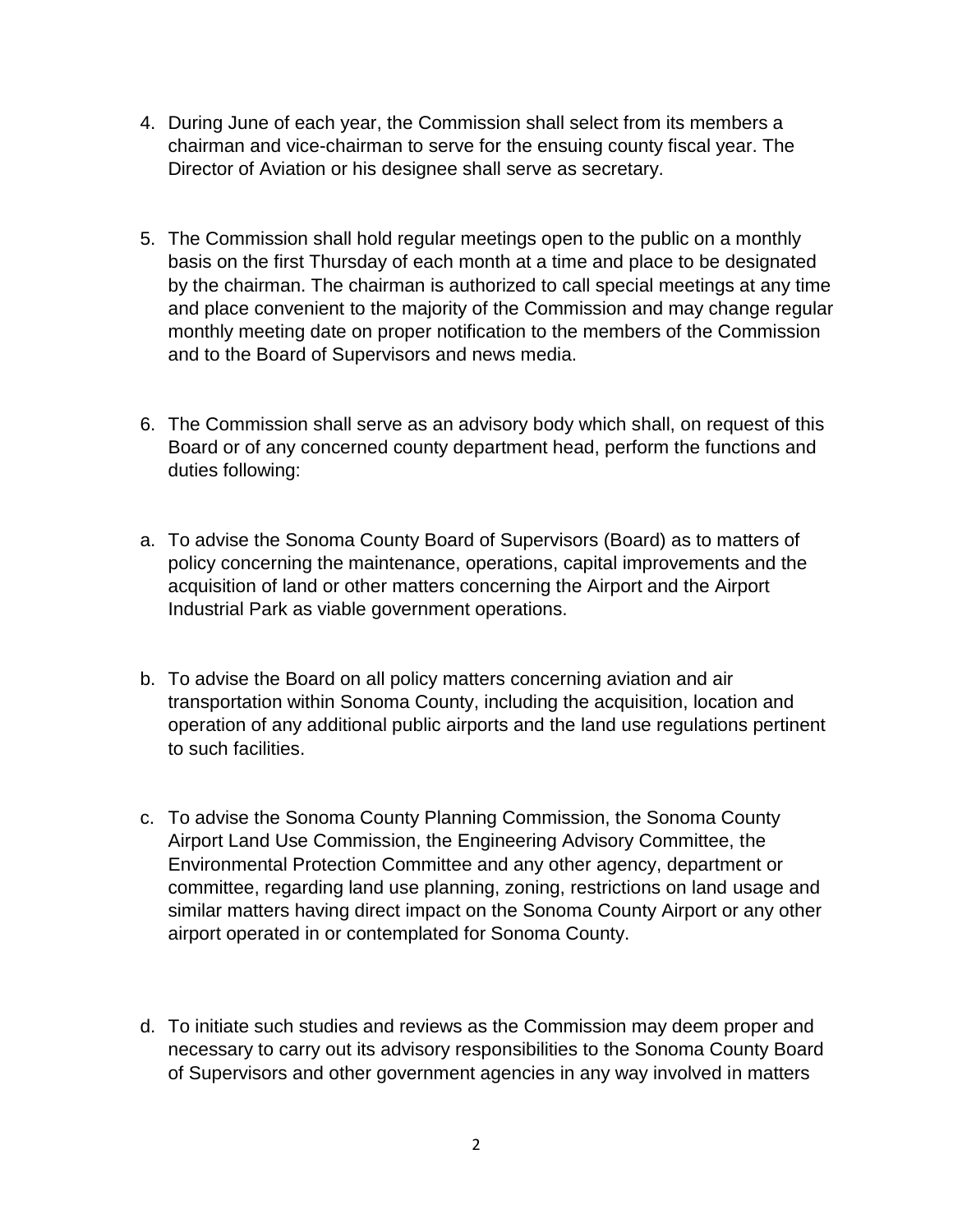concerning aviation and air transportation in Sonoma County or in the North Bay Area having a direct impact on Sonoma County.

- e. To review and make recommendations to the Board of Supervisors or to other agencies at the Board's direction on any research studies make under grants or otherwise prior to final considerations of the studies by the Board. The Commission shall see the proper guidance and input regarding matters concerning aviation and air transportation are offered by the Commission during the course of any such research studies.
- f. To review and make recommendations relative to the Transportation Element of the proposed Sonoma County General Plan, prior to its final presentation to the public and prior to its adoption by the Board of Supervisors. To supply input for the continuing updating of the General Plan.
- g. To be alert to insure that aviation aspects of airports and land usages and divisions within the zones surrounding airports are environmentally acceptable and compatible.
- h. To assist the Economic Development Board and the Economic Development Director in augmenting plans for the development of the Airport Industrial Park in order to promptly develop tax and income bases and increase the potential for employment of a commercial and trade nature.
- i. To advise the incorporated committees of Sonoma County, upon their requests made through Board of Supervisors, as to policy matters involving aviation and air transportation facilities and operations within the spheres of the respective cities.
- j. To offer every possible assistance, either as a Committee or individually, to the Aviation Director of Sonoma County in furtherance of the discharge of his duties.
- k. To prepare the groundwork for the Sonoma County Airport to be completely selfsufficient and self-sustaining from a financial standpoint and to prepare for its conversion to an "enterprise" type of budgetary and financial accountability.